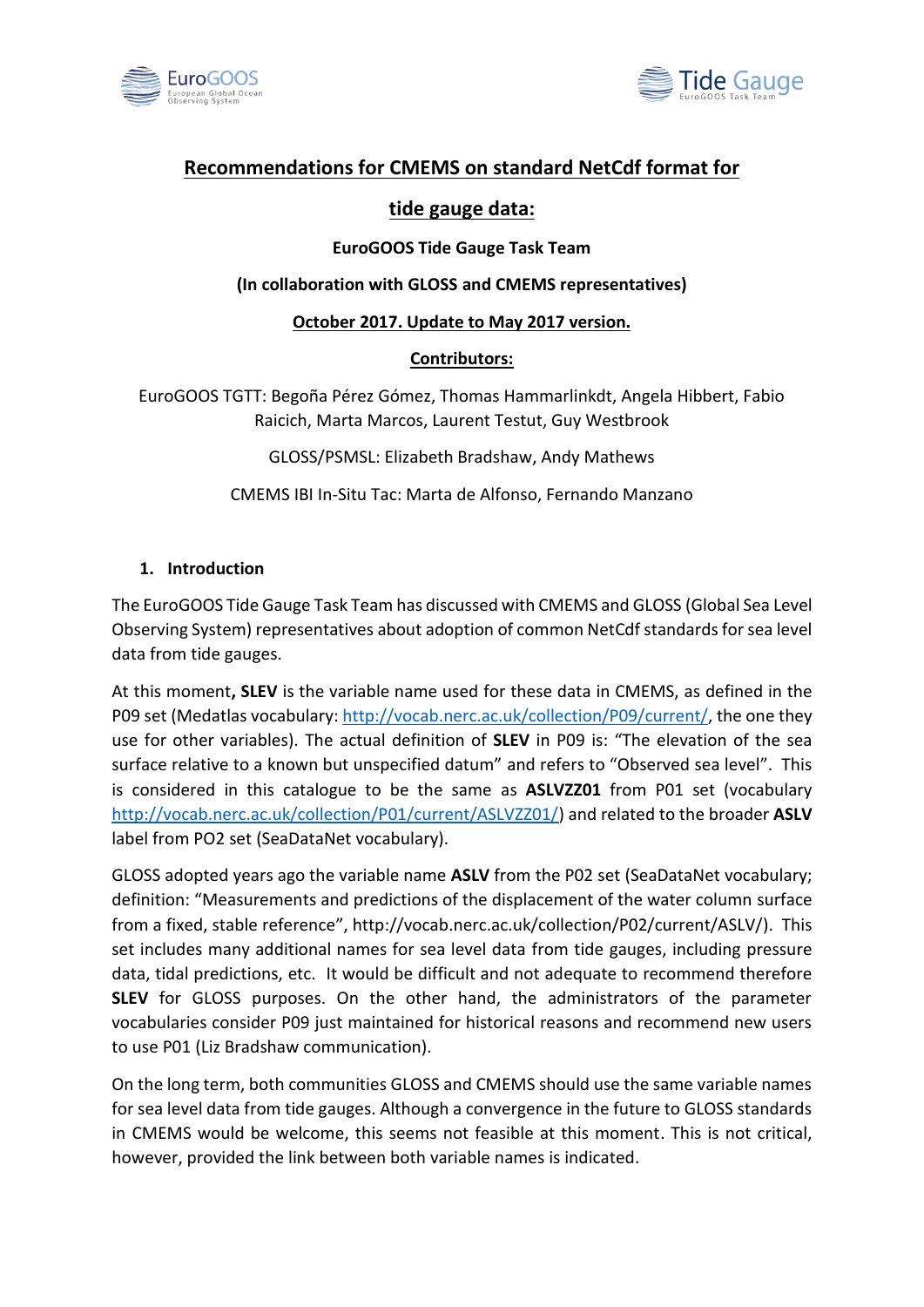



## **2. Recommendations for CMEMS In-Situ Tac**

The EuroGOOS Tide Gauge Task Team has agreed in the following recommendations for CMEMS:

- **I. Variable name: SLEV can be maintained, with the following modifications in the NetCdf Conventions (requirement by CMEMS In-Situ TAC's at the end of 2016):**
	- *Variable name: SLEV (P09 Medatlas vocabulary)*
	- *CF Standard Name: water\_surface\_height\_above\_datum*
	- *Long Name:* Water surface height above a specific datum

"sea surface height" is proposed to be replaced by "water surface height" to allow for data from tide gauges in lakes or rivers. The mention to "Observed" is avoided to allow the same variable name to be used in other catalogues. On the other hand, as this is part of the "observations" catalogue of CMEMS, this word is not needed.

#### II. **New mandatory parameter/variable attributes for SLEV:**

Several difficulties encountered recently by users of tide gauge data in CMEMS reveal the need of defining the following important mandatory attributes for this parameter:

- *time sampling*: integer in minutes, to allow for clear and fast identification of the sampling in the time series (tipically: 5, 6, 10, 15, 60 min, in principle depending on the data provider).
- *sea level datum*: description of the reference or datum of sea level data: chart datum, geodetic datum, etc. Already implemented in CMEMS as a mandatory global attribute, we propose this to become a parameter attribute.
- *processing\_method*: brief description of the data processing method: "*instantaneous values*", "*filtered values*", "*average*", etc. If an *url* address with a more detailed explanation is available, it can be inserted here.

Additionally, the following optional attributes are recommended, when available:

- *TGBM*\_*name:* name and description of the Tide Gauge Bench Mark
- *TGBM\_sea\_level\_datum: height (mm) of TGBM above sea level datum*
- *co\_location\_with\_GNSS: Distance(km)/No/Unknown*. Important information requested by Mercator to the In-Situ Tacs. The idea is to provide an easy way to detect those tide gauges with a GNSS station nearby. Additional information or "url" address, if available, could be added in the Comment attribute.
- *TGBM\_ellipsoidal\_height\_estimate: height (mm) of TGBM above estimate of ellipsoidal height available in SONEL<sup>1</sup> .*
- *vertical land movement estimate*: even if the tide gauge is co-located with a GNSS station, this estimate may not be available yet. The content of this attribute